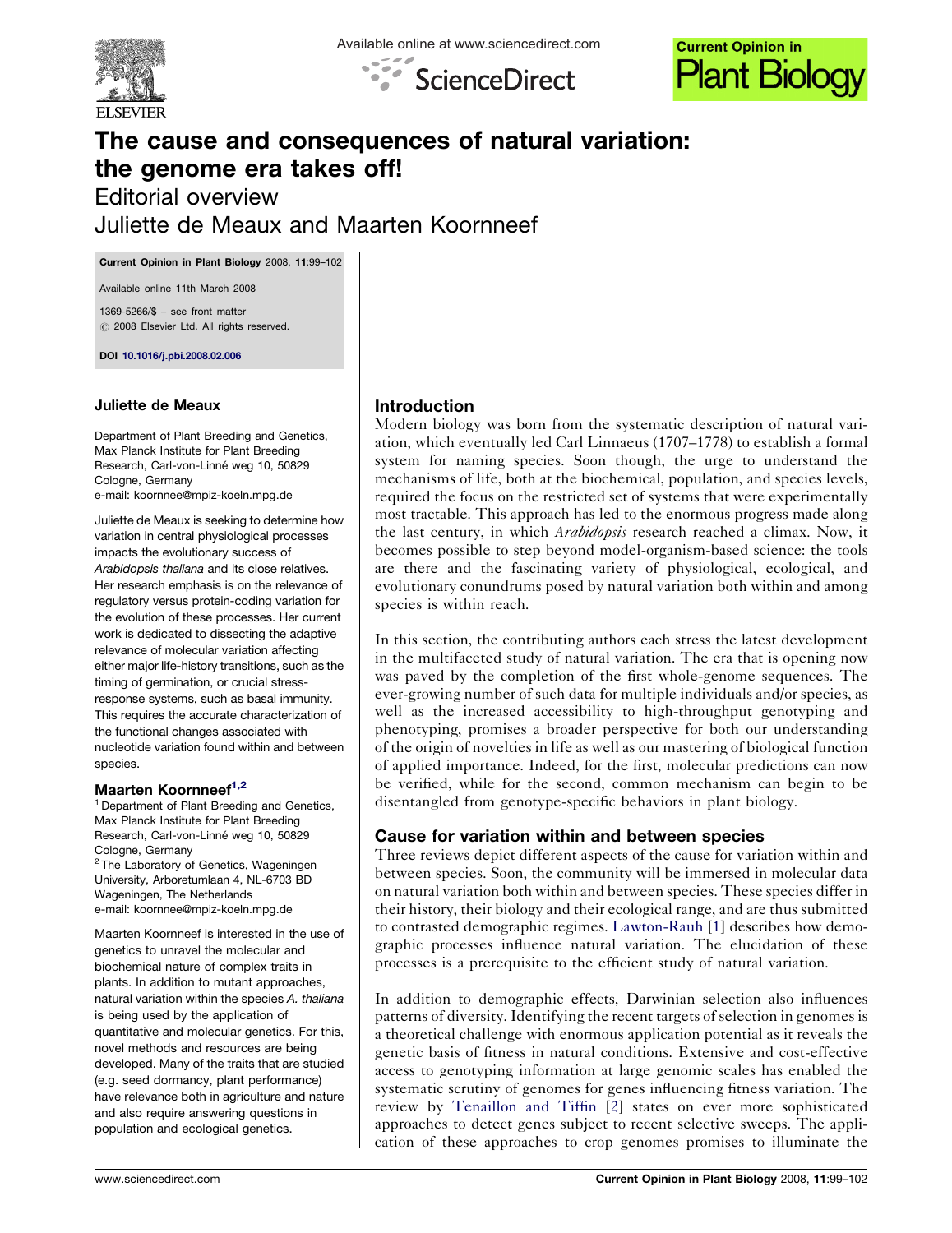subtlest aspects of domestication and excavate genes of potential economical importance in future plant breeding [\[3,4\]](#page-2-0).

Although positive selection depletes variation, other mechanisms are known to maintain high levels of variation. In this section, [Schierup and Vekemans](http://dx.doi.org/10.1016/j.pbi.2008.01.003) [\[5](#page-2-0)] focus on a system that maintains amazing variability over an extraordinary time scale: the selfincompatibility gene complex. Its study in outcrossing Arabidopsis relatives offers a textbook example of experimentally verified theoretical predictions, whereas the loss of selfincompatibility in Arabidopsis thaliana does not seem to conform to any simple scenario. Now, the impact of this system on further aspects of the speciation process, such as interspecific introgression, unravels the profound consequences of these systems on natural variation (Castric et al., unpublished data).

### Dissecting the molecular genetics of complex traits

[Keurentjes](http://dx.doi.org/10.1016/j.pbi.2008.01.006) et al. [\[6](#page-2-0)] illustrate the endeavors to link networks of coregulated genes to the phenotypes they underpin. Reaching an unprecedented level of molecular detail, these approaches use a combination of multiparallel high-throughput characterization of diversity at the gene-expression, proteomic, or metabolic levels. An excellent illustration of the success of such approaches was provided by a previous paper, which based on coexpression analysis, successfully linked expression variation to phenotype and network reconstruction [[7](#page-2-0)]. Here, this paper is brought into the larger context of its research field. Multiparallel 'omics' science progresses rapidly and is about to generate munificent databases that will be crucial to the dissection of natural variation at the molecular level.

Indeed, a mature understanding of physiological mechanisms is fundamental to a number of economical and environmental issues. In this endeavor, Arabidopsis research will maintain the lead and describe with evergreater accuracy the networks in which genes cooperate to produce the phenotype. A deeper knowledge of the molecular basis of phenotypic variation, in turn, should facilitate the transfer of molecular knowledge to more or less related species.

The detailed analysis of heavy-metal tolerance in Arabidopsis halleri provides one of the most advanced instances of how one can take advantage of relatedness to A. thaliana to elucidate both the history and molecular basis of physiological adaptations to new environ-ments. The review by [Pauwels](http://dx.doi.org/10.1016/j.pbi.2008.01.005) *et al.* [[8\]](#page-2-0) shows how geographical patterns can be used to reconstruct current and past adaptive processes and to identify the most relevant genotypes to be investigated at the molecular level.

The management of pest and pathogen diseases in plants represents a similar challenge. Plant diseases are causing phenomenal economical losses in the world and this situation will probably be exacerbated by climate change [[9\]](#page-2-0). In the model species A. thaliana, plant defense systems are very well described but naturally occurring interactions are poorly understood (see [[10,11](#page-2-0)] for some attempt). In their review, [Salvaudon](http://dx.doi.org/10.1016/j.pbi.2008.02.002) et al. [[12\]](#page-2-0) recapitulate advances at the molecular and ecological levels and illustrate how ecological and gene-based approaches are still like two ships passing in the dark. The authors propose to focus on quantitative variation against species with a demonstrated ecological impact. Indeed, selection pressure imposed by pathogens is local and will predominantly impact defense systems that are locally variable. Studies focusing on major genes may mask this diversity, thereby obscuring the effect of selection. A coherent analysis of complex traits such as fitness in the presence of disease requires ecologically realistic approaches.

### An increasingly diverse array of plant model systems

Over the past decades, plant molecular biology was dominated by research in the model species A. *thaliana*. Rice, the first fully sequenced grass genome, is now best positioned as a major model for dissecting the relationship between gene function, the domestication process, and the most complex of all traits: yield. In their review, [Doi](http://dx.doi.org/10.1016/j.pbi.2008.01.008) [et al.](http://dx.doi.org/10.1016/j.pbi.2008.01.008) [[13\]](#page-2-0) describe the tools available in rice research to elucidate the cause of variation at the nucleotide level. In addition, their review provides a good illustration of how basic and applied research can be synergistic. The elucidation of genes causing reproductive barriers will illuminate both our understanding of speciation and the management of germplasm in this crop. Furthermore, the identification of domestication genes reveals a predominant role of mutations causing loss of function in the response to artificial selection.

Progress in comparative genomics will also improve our understanding of tree phenotypic variation and its cause. The review by [Neale and Ingvarsson](http://dx.doi.org/10.1016/j.pbi.2007.12.004) [[14\]](#page-2-0) sheds light on the recent advances and promising paths taken in tree research. Although traditionally seen as fairly untractable systems, resources for quantifying variation in natural environments are exceptionally abundant in these species. In addition, the concomitant advances made in the angiosperm genus *Populus* and in various gymnosperms will facilitate the discovery of the genetic basis for common physiological properties relevant for adaptation.

The way technological advances allow research to progress from model species into a diverse array of species with fundamentally different ecology is also described in a thrilling review by [Karrenberg and Widmer](http://dx.doi.org/10.1016/j.pbi.2008.01.004) [[15\]](#page-3-0). Taking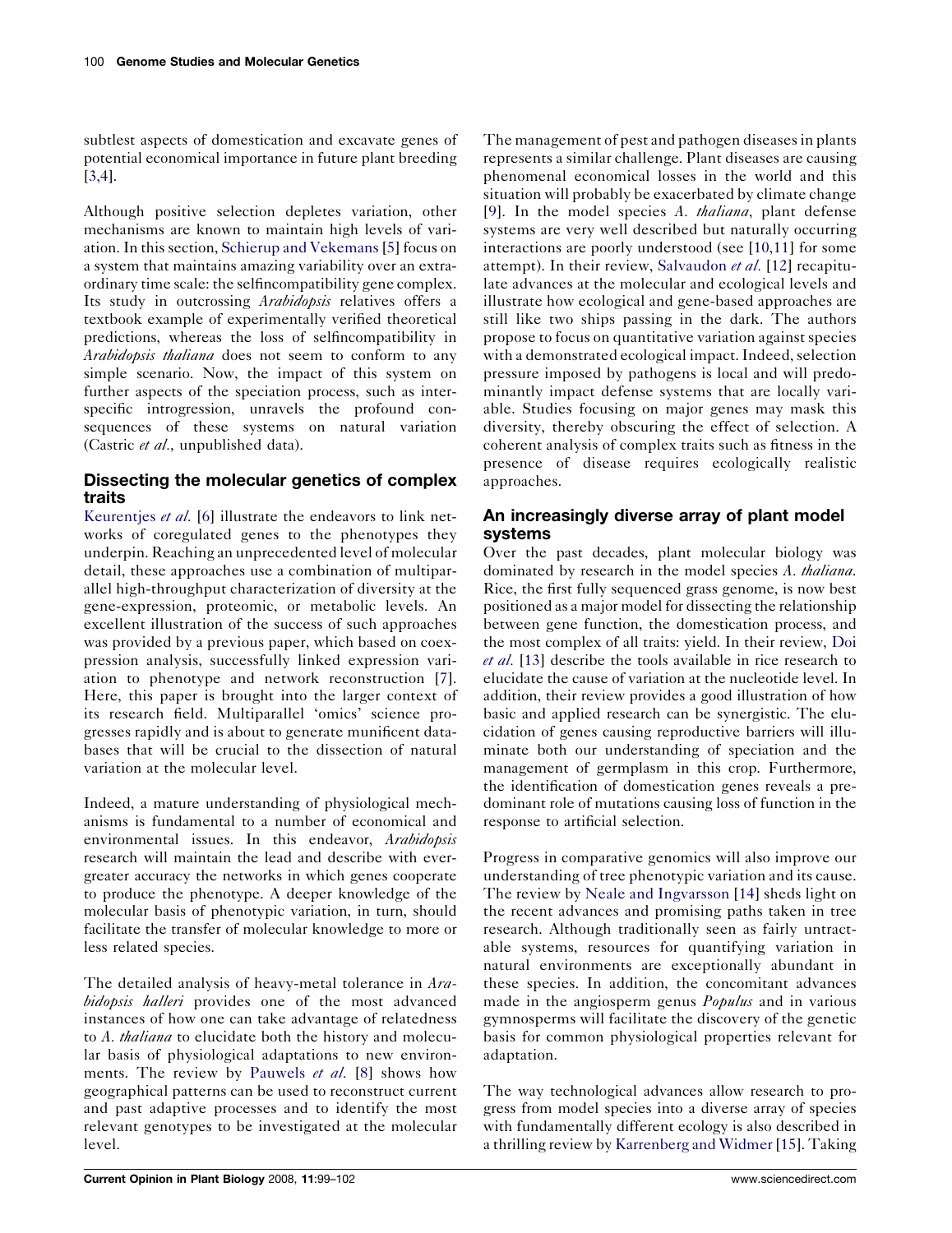<span id="page-2-0"></span>some of the most important ecological challenges that can only be partially (if at all!) addressed in A. thaliana (ranging from adaptation to edaphic and climatic conditions to plant reproduction or biotic interactions), [Kar](http://dx.doi.org/10.1016/j.pbi.2008.01.004)[renberg and Widmer](http://dx.doi.org/10.1016/j.pbi.2008.01.004) summarize recent advances in the dissection of the molecular basis of natural variation in various model species for ecology. Their review describes the methods currently used to characterize ecologically relevant variation, whose accuracy promises to increase steadily in the future, if ever more talented molecular biologists, ecologists, and evolutionary biologists set their heart on this challenge.

#### Cross-talks and future developments

Along this section of Current Opinion in Plant Biology, several aspects are recurrently mentioned, pointing to areas that will presumably progress particularly rapidly along the next years. The question of the role of gene duplication in phenotypic evolution and adaptation is mentioned in two reviews [2,15]. Indeed, with the availability of whole-genome sequences, duplicate gene families can be examined with such detail that each duplication event can be dated [[16\]](#page-3-0). Simultaneously, the characterization of quantitative variation is being used to answer an ever more diverse range of questions: to accurately characterize complex traits [6], to understand how phenotypic evolution is constrained or facilitated by genetic architecture [12], or simply to identify candidate adaptive genes [13–15]. Quantitative trait mapping, using 'omic' approaches when possible, and more and more frequently complemented by association studies, will be the necessary path to the accurate elucidation of fitness variation in nature [1,6,12–15].

The analysis of variation for gene regulation is also a recurrent topic on which much hope is placed to identify the molecular basis of ecologically relevant variation [6,8,15]. Indeed, means to study expression variation at a large scale can now be developed in a few years (or even month) as EST libraries can be used to build custom arrays at acceptable costs. The accurate detection of genetically or environmentally relevant expression variation provides an attractive solution to accelerate gene and pathway discoveries in processes that have so far remained locked in untractable organisms [\[17,18\]](#page-3-0).

More generally, the questions of functional variation and evolutionary change are knocking at the door of most research fields aiming at the discovery of new genes for improved control of economically important functions, from the molecular basis of speciation in rice [13] to the physiology of heavy-metal tolerance [8]. In addition, the understanding of defense mechanisms and their efficiency against pathogens, symbionts, and/or abiotic stresses requires reconciling multiple time, spatial but also molecular and physiological scales [8,12,15]. Soon, it will be possible to efficiently address

the question of how plants coordinate in nature the demands imposed by multiple biotic and abiotic challenges requiring the joint regulation of plastic responses and life history. For example, the extent to which recently derived annuality in A. *thaliana* explains the architecture of disease defense in this species is an exciting challenge to be addressed. These advances will be provided both by the availability of multiple genomes in diverse sets of closely related species, and by a detailed understanding of the dynamics of physiologically and adaptively relevant variation within species. It is good news that ecological approaches are being increasingly developed in model organisms while in nonmodel organisms scientists strive to dissect their phenotypic properties at the molecular level.

#### References

- 1. Lawton-Rauh A: Demographic processes shaping genetic variation. Curr Opin Plant Biol 2008, 11:103-109.
- 2. Tenaillon MI, Tiffin PL: The quest for adaptive evolution: a theoretical challenge in a maze of data. Curr Opin Plant Biol 2008, 11:110-115.
- 3. Caicedo AL, Williamson SH, Hernandez RD, Boyko A, Fledel-Alon A, York TL, Polato NR, Olsen KM, Nielsen R, McCouch SR et al.: Genome-wide patterns of nucleotide polymorphism in domesticated rice. PLoS Genet 2007, 3:1745-1756.
- Yamasaki M, Tenaillon MI, Bi IV, Schroeder SG, Sanchez-Villeda H, Doebley JF, Gaut BS, McMullen MD: A large-scale screen for artificial selection in maize identifies candidate agronomic loci for domestication and crop improvement. Plant Cell 2005, 17:2859-2872.
- 5. Schierup MH, Vekemans X: Genomic consequences of selection on self-incompatibility genes. Curr Opin Plant Biol 2008, 11:116-122.
- 6. Keurentjes JJB, Koornneef M, Vreugdenhil D: Quantitative genetics in the age of omics. Curr Opin Plant Biol 2008,<br>11:123-128.
- 7. Keurentjes JJB, Fu JY, Terpstra IR, Garcia JM, van den Ackerveken G, Snoek LB, Peeters AJM, Vreugdenhil D, Koornneef M, Jansen RC: Regulatory network construction in Arabidopsis by using genome-wide gene expression quantitative trait loci. Proc Natl Acad Sci U S A 2007, 104:1708-1713.
- 8. Pauwels M, Roosens N, Frérot H, Saumitou-Laprade P: When population genetics serves genomics: putting adaptation back in a spatial and historical context. Curr Opin Plant Biol 2008, 11:129-134.
- Garrett KA, Dendy SP, Frank EE, Rouse MN, Travers SE: Climate change effects on plant disease: genomes to ecosystems. Annu Rev Phytopathol 2006, 44:489-509.
- 10. Goss EM, Bergelson J: Fitness consequences of infection of Arabidopsis thaliana with its natural bacterial pathogen Pseudomonas viridiflava. Oecologia 2007, 152:71-81.
- 11. Allen RL, Bittner-Eddy PD, Grenvitte-Briggs LJ, Meitz JC,<br>Rehmany AP, Rose LE, Beynon JL: **Host-parasite** coevolutionary conflict between Arabidopsis and downy mildew. Science 2004, 306:1957-1960.
- 12. Salvaudon L, Giraud T, Shykoff J: Genetic diversity in natural populations: a fundamental component of plant–microbe interactions. Curr Opin Plant Biol 2008, 11:135-143.
- 13. Doi K, Yasui H, Yoshimura A: Genetic variation in rice. Curr Opin Plant Biol 2008, 11:144-148.
- 14. Neale DB, Ingvarsson PK: Population, quantitative and comparative genomics of adaptation in forest trees. Curr Opin Plant Biol 2008, 11:149-155.